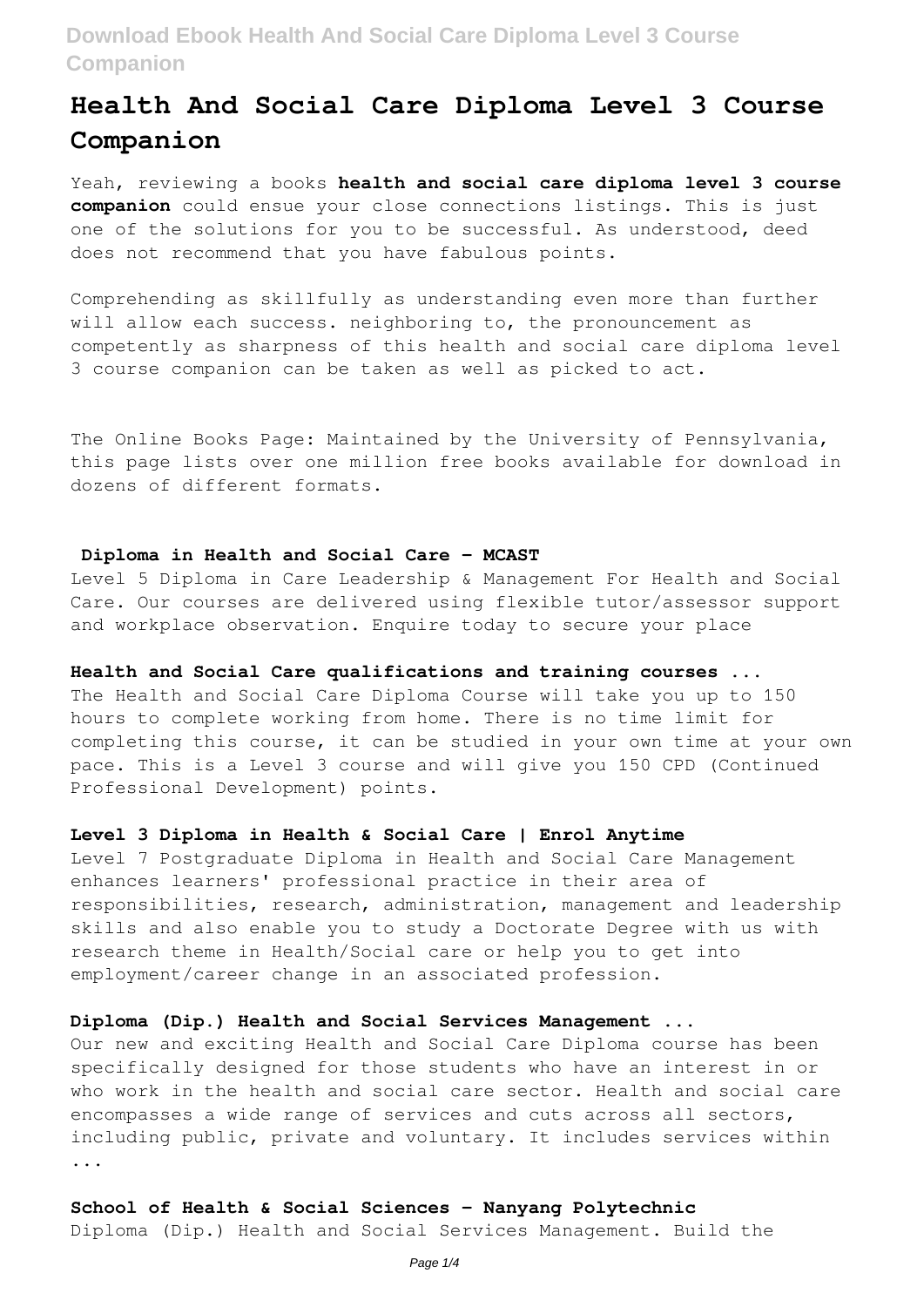knowledge you need to plan, coordinate, and manage health care and social services. \*\*Please note that this program is restricted to health and/or social service organizations.\*\* Home. Coronavirus (COVID-19)

**Health and Social Care Diploma | Online Courses | Online ...** Level 2 Diploma in Health & Social Care (QCF) It is designed for people that are new to the care industry and just starting out in their care career. It is equivalent to 4-5 GCSEs grades A\* to C.

**Health and Social Care Diploma Course - Centre of Excellence** Course Overview. This Diploma in Health & Social Care is designed by industry experts and will give you a thorough understanding of this topic. Our courses are designed with easy to understand modules that break down each topic and gives our learners proper training on the subject.

### **LEVEL 2 DIPLOMA IN CARE ANSWERS – ANSWERS FOR HEALTH AND ...**

Health and Social Care courses. If you're interested in health and social care, you've come to the right place. Whether you want to move up the career ladder or simply have a personal interest in caring for others, our health and social care courses can help you make a difference.

# **Level 3 Diploma in Health and Social Care – Cambridge ...**

Our new and exciting Health and Social Care Diploma course has been specifically designed for those students who have an interest in or who work in the health and social care sector. Health and social care encompasses a wide range of services and cuts across all sectors, including public, private and voluntary.

#### **Health and Social Care Diplomas | The Open University**

Diploma in Health & Social Care - Level 3 Health and social care refers to a set of services that are provided by the health and social care providers in the UK to protect and improve the health and wellbeing of individuals. A career in health and social care is not just spiritually rewarding, it can also pave way for respectable job positions such as doctors, nurses, counselors, paramedics or ...

# **Level 7 Postgraduate Diploma in Health and Social Care ...**

Diploma in Health and Social Care Course Code: CS3-03-19 Course Duration: 1 Year Full-time Course Description (English) Prospective candidates who enrol in this course should have an interest in working with elderly persons and persons with different abilities. Lectures include a number of varied topics such as nutrition, equality, diversity, dignity and rights of individuals.

**Diploma in Health and Social Care, Bournemouth, United ...** Health and Social Care | Level 3 | Diploma Print. About this course: Want to be a nurse, teacher, social worker, occupational therapist or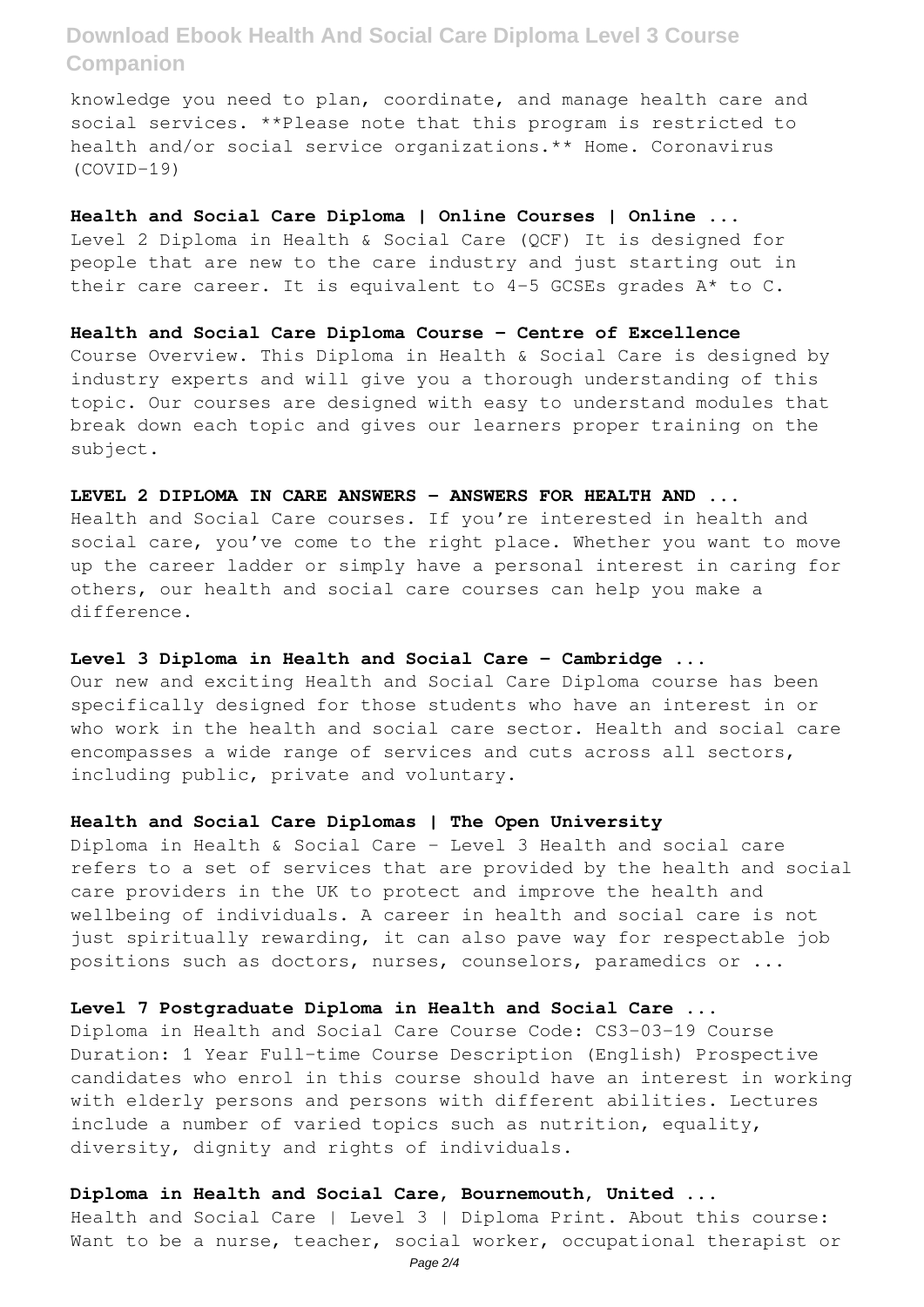study for a degree in psychology, social sciences, childhood studies or health studies then this is the course for you. This one year ...

# **Health and Social Care | Level 3 | Diploma**

Previously known as the Level 5 Diploma in Leadership for Health and Social Care and Children and Young People's Services (RQF), this Level 5 Diploma in Leadership and Management for Adult Care is the Most Up To Date Health and Social Care Qualification Available for Managers a … read more

## **Level 5 Diploma in Health & Social Care | Enrol Anytime**

The School of Health and Social Sciences offers you the opportunity to enjoy a rewarding career as a highly skilled healthcare or social care professional in the related industries. You will study in a vibrant multi-disciplinary health and social care environment, which will provide you with well-rounded knowledge and skills to deliver quality holistic patient/client care.

#### **Diploma in Health & Social Care – Academy for Health & Fitness**

The Level 3 Diploma in Health and Social Care (Adults) is designed to show that you are competent in the area of health and social care in which you work. It is the required qualification for registration and regulatory requirements in England.

#### **Health And Social Care Diploma**

Health and Social Care Diplomas. Enhance your skill set with our health and social care diplomas of higher education. Choose from courses in health and social care, health sciences, healthcare practice, social care or counselling – ideal to boost your subject knowledge or career prospects.

## **Online Diploma in Health & Social Care - Level 3 Course ...**

A Diploma in Health and Social Care is flexible to suit all fields of health and social care. Learners can select a pathway that suits their role - for example, working with people with a learning disability, people with dementia or children and young people.

#### **BTEC Diploma - Health & Social Care**

The rationale of Level 3 Diploma in Health and Social Care is to provide a career path for learners who wish to develop their care capabilities within the health and social care sector. The outcome of the Diploma, which is a recognised UK Qualification, is for learners to develop the skills required by organisations globally.

# **Health and Social Care Courses | The Open University**

The BTEC Level 3 Diploma in Health and Social Care is equivalent to two A Levels. It is a full time qualification. The BTEC Diploma in Health and Social Care covers a wide range of topics including elements of Psychology and Sociology and applies these to real life